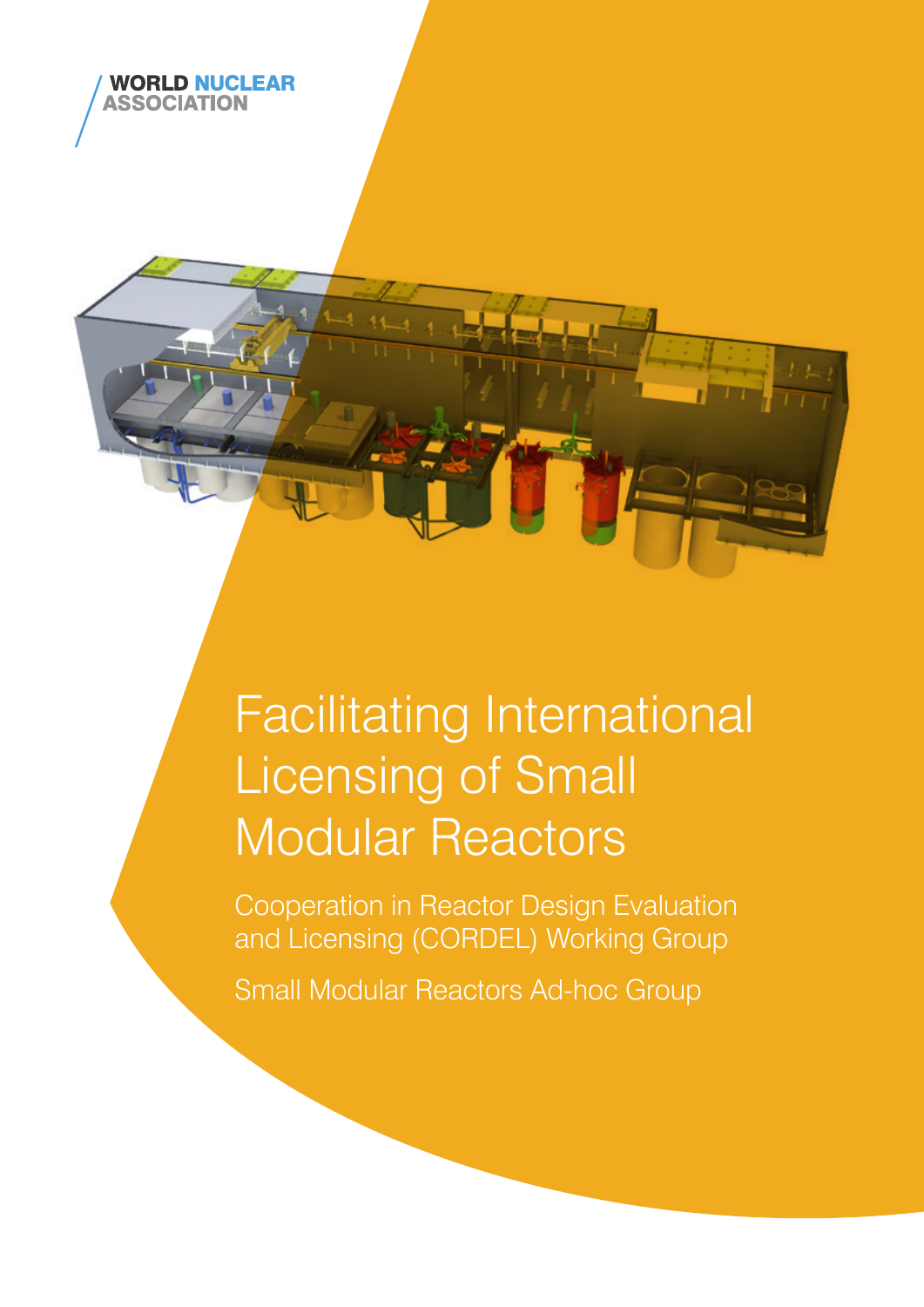Title: Facilitating International Licensing of Small Modular Reactors Produced by: Cooperation in Reactor Design Evaluation and Licensing (CORDEL) Working Group of the World Nuclear Association Published: August 2015 Report No. 2015/004

Cover image: ThorCon Power

© 2015 World Nuclear Association. Registered in England and Wales, company number 01215741

This report reflects the views of industry experts but does not necessarily represent those of any of the World Nuclear Association's individual member organizations.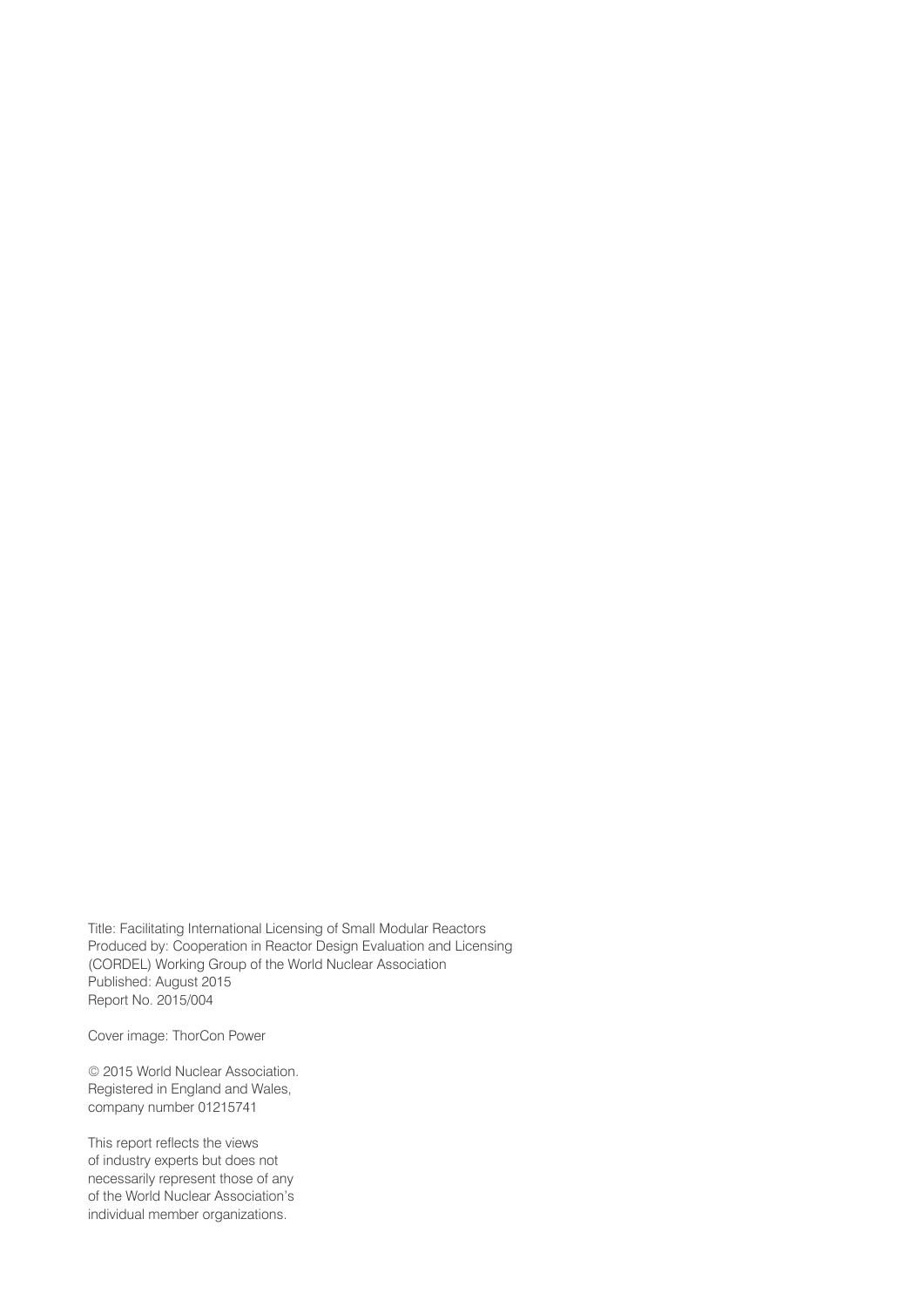## **Contents**

| Foreword                                                                                       |                                                          | $\mathbf{1}$   |
|------------------------------------------------------------------------------------------------|----------------------------------------------------------|----------------|
| <b>Executive Summary</b>                                                                       |                                                          | $\mathbf{2}$   |
|                                                                                                | 1. Introduction                                          | 3              |
|                                                                                                | 2. Definition                                            | $\overline{4}$ |
|                                                                                                | 3. Standardized and Internationally Standardized Designs | 5              |
|                                                                                                | 4. Unique Features of a Small Modular Reactor            | 6              |
|                                                                                                | 5. Current Licensing Process for New Build               | $\overline{7}$ |
|                                                                                                | 6. Optimizing the SMR Licensing Process                  | 8              |
|                                                                                                | 7. Associated Issues                                     | 10             |
|                                                                                                | 8. Key Challenges                                        | 12             |
|                                                                                                | 9. Summary                                               | 14             |
| References                                                                                     |                                                          | 15             |
| Appendix: Case Study: Adaptation of SMR Model Licensing to the<br>Finnish Regulatory Framework |                                                          | 16             |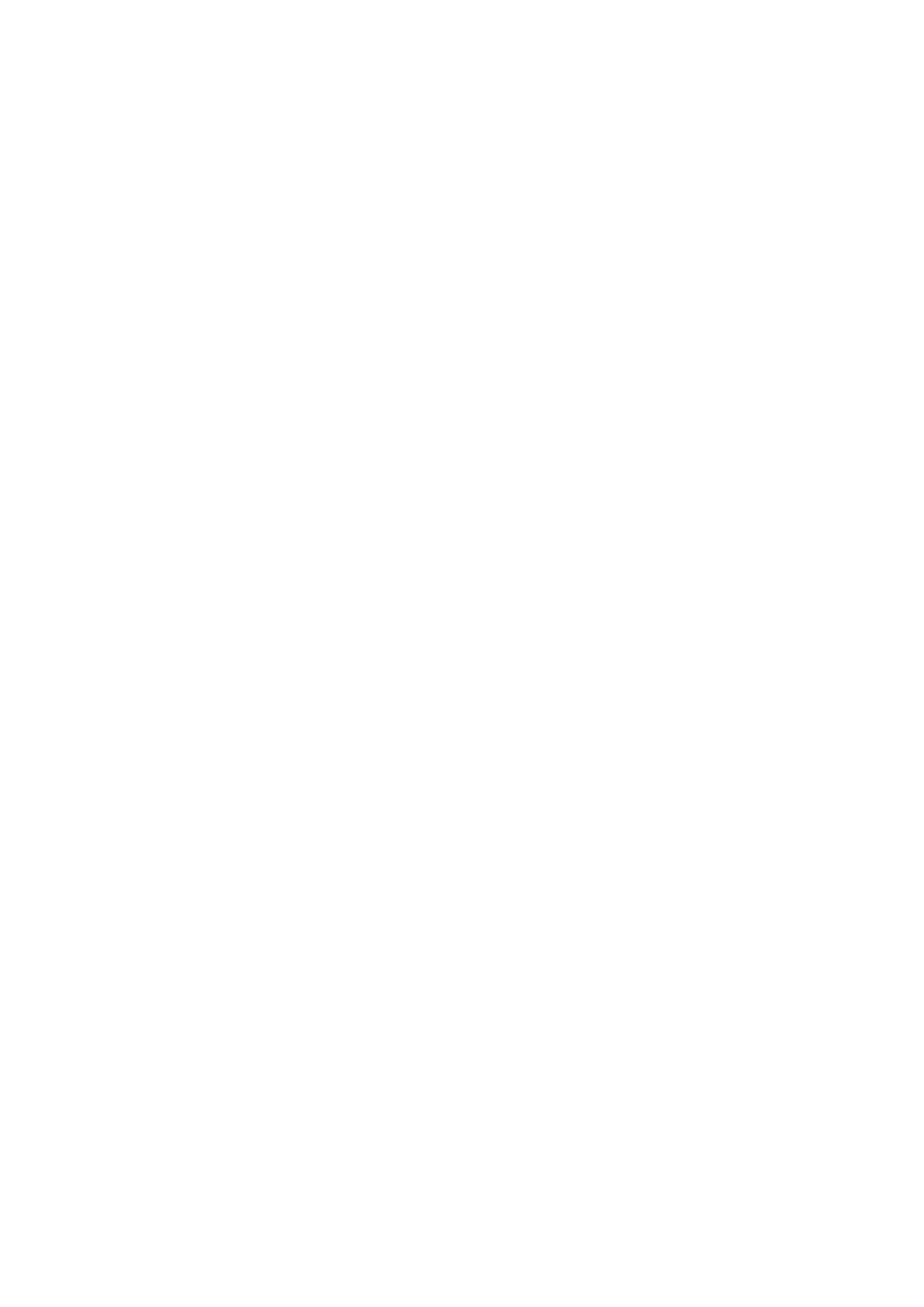### Foreword

In January 2007 the World Nuclear Association established the Cooperation in Reactor Design Evaluation and Licensing (CORDEL) Working Group with the aim of stimulating a dialogue between the nuclear industry (including reactor vendors, operators and utilities) and nuclear regulators (national and international organizations) on the benefits and means of achieving a worldwide convergence of reactor safety standards for reactor designs. From the time of its inception to the present, CORDEL has evolved from a group of experts discussing how to achieve international standardization in nuclear safety design and standards to an established and recognized working group dedicated to conducting analysis and forging common industry understandings in key areas as input to major decisions on nuclear energy policy.

Over the past several years, Small Modular Reactors (SMRs) have been seen as a promising new option for the nuclear industry. Numerous workshops and conferences have looked at the development of various designs that could be introduced in emerging nuclear countries as well as in mature ones.

The Small Modular Reactor Ad-hoc Group (SMRAG) was created by CORDEL in September 2013 in order to establish a path towards harmonized and wellregulated global SMR deployment.

*The objective of this report is to lay out the main issues facing the nuclear industry in the licensing of SMRs and potential approaches on how to facilitate a more efficient way forward. The detailed analysis of the issues involved in constructing and operating SMRs will be covered in subsequent reports by the group.*

*Members of SMRAG would further like to emphasize that safety levels, as prescribed by national laws, do not differ in relation to the size or type of a plant. As such, while this report looks at how design and licensing of SMRs can be processed in more efficient ways, it is not intended to question the safety levels of any licensed design.*

This paper was initiated under the leadership of Danielle Goodman (former Chair of the SMRAG), and completed under the guidance of Kristiina Soderholm (Fortum, Finland) and Tom Bergman (Nuscale, United States), SMRAG Co-Chairs, based on discussions with and input provided by members of the Ad-Hoc Group.

The secretariat would also like to thank the following who contributed to the drafting of this report: Peter Storey, UCLan; Richard Swinburn, Rolls-Royce; Matt O'Connor, EPRI; Nawal Prinja, AMEC; and Simon Franklin, AMEC.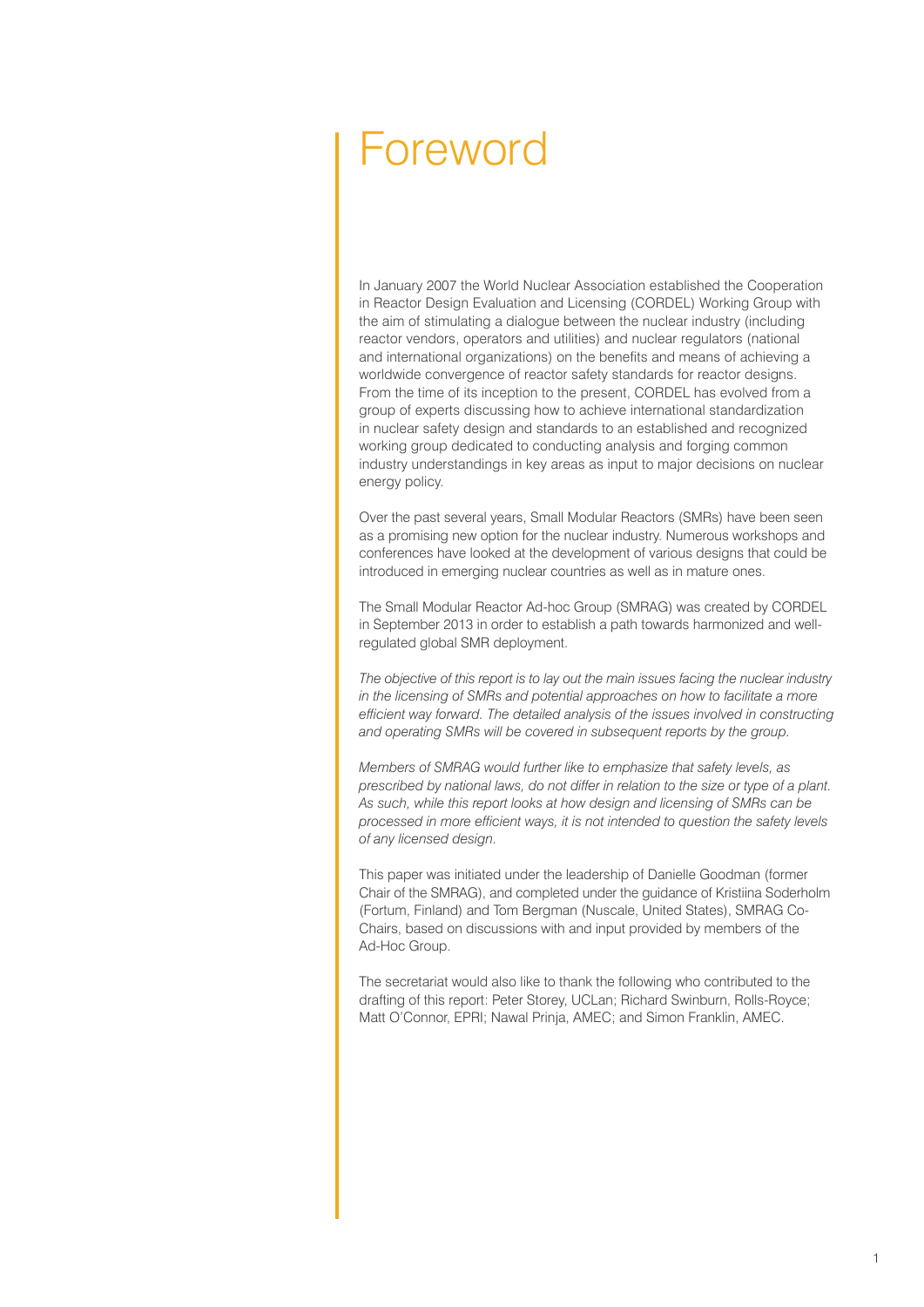## Executive Summary

The CORDEL Working Group established the Small Modular Reactor Ad-hoc Group (SMRAG) in 2013 to elaborate a path towards harmonized and wellregulated global SMR deployment. This group was directed to review the state of the art for this technology and its potential for standardization. Stemming from this review, this report looks at the various issues (positive and negative) that could arise in the licensing process for SMRs, applying the CORDEL concept of a standardized design approval process.

A major reference for SMRAG was the CORDEL report on *Licensing and Project Development of New Nuclear Plants* [1]. This report explores the general relationship between licensing and regulatory systems on the one hand and important commercial project decisions on the other and brings to light some issues affecting new build. SMRs face many of the same issues that any new build project would face. These issues could relate, for example, to: different types of country (large or small, mature or emerging); differences in licensing process (one- or two-step); and types of reactor ('first-of-a-kind', 'first-in-a-country' or 'nth–of-a-kind').

Using the results of this report, the SMRAG has identified important factors concerning the overall approach needed to establish a more efficient and effective standardized methodology to license SMRs. This approach is based on a systematic look at the various requirements needed to obtain a construction and/or operating license.

This report starts by defining what an SMR is and what differentiates such designs from reactors currently being built and operated. Chapter 6 discusses the main concept of the report: what factors are associated with facilitating international licensing of SMRs. This chapter follows the standard licensing path from initial design concept to construction and operating license.

Based on their size, design and construction, licensing SMRs presents unique challenges to the nuclear industry and regulators. The report argues that new approaches are required taking into account that SMRs will employ different fabrication techniques and will enjoy unique construction and operating features.

The final part of the report concludes that the timing is right and there is a valid way forward, if there is willingness amongst the relevant parties to accept a new licensing process for SMRs.

An appendix has been included in the report, providing suggestions for an adaptable licensing process using Finland as a case study.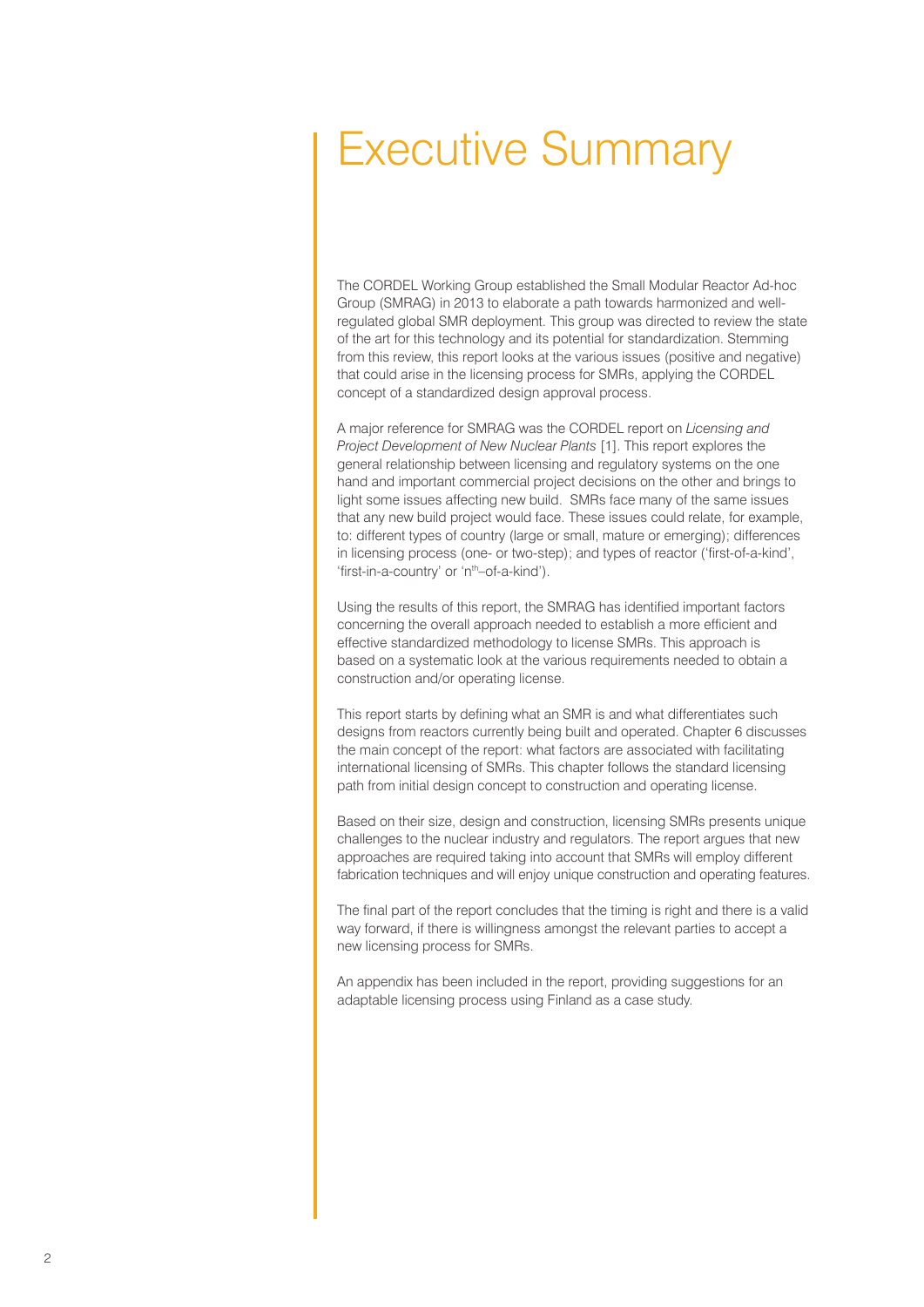## **Introduction**

The CORDEL Working Group sets up ad-hoc groups from time to time to look at the state of the art in a specific area including reactor design and to assess industry's views on the need to enhance harmonization. SMRs became a focus in early 2010, when a small CORDEL subgroup met to discuss recent developments. While no specific action was taken at that time, it was recognized that work was being undertaken to develop a number of designs for future deployment.

Approximately three years later in 2013, an ad-hoc group was set up based on a significant increase in interest and work on SMRs. The result was a large number of experts from various backgrounds –industry, academia, research – met and discussed the current status. Participants noted the need to contribute to establishing a path towards harmonized and wellregulated global SMR deployment through the issuance of industry position papers on key issues. This work should be coordinated with other CORDEL Task Forces and World Nuclear Association Working Groups and shared with relevant international agencies (International Atomic Energy Agency (IAEA), Nuclear Energy Agency (NEA), etc.). Over a longer term the group cited the need to identify 'commendable practices' and 'lessons learned' from SMR innovations relating to modular construction, licensing, operation and maintenance.

The enormous potential of SMRs rests on a number of factors:

- Because of their small size and modularity, SMRs could almost be completely built in a controlled factory setting and installed module by module, improving the level of construction quality and efficiency.
- Their small size and passive safety features lend them to countries with smaller grids and less experience of nuclear power.
- Size, construction efficiency and passive safety systems (requiring less redundancy) can lead to easier financing compared to that for larger plants. Moreover,
- Achieving 'economies of series production' for a specific SMR design will reduce costs further.

Future reports being developed by SMRAG along with those of international agencies will provide a fuller picture of the benefits.

Current regulatory environments found within established nuclear markets are designed for larger nuclear power plants, and could constrain potential deployment of SMRs. In particular, site-specific requirements may be challenging for repeat build of identical units based on a reference standard design. This report lays out the main issues facing the nuclear industry in the licensing of SMRs and potential approaches on how to facilitate a more efficient way forward.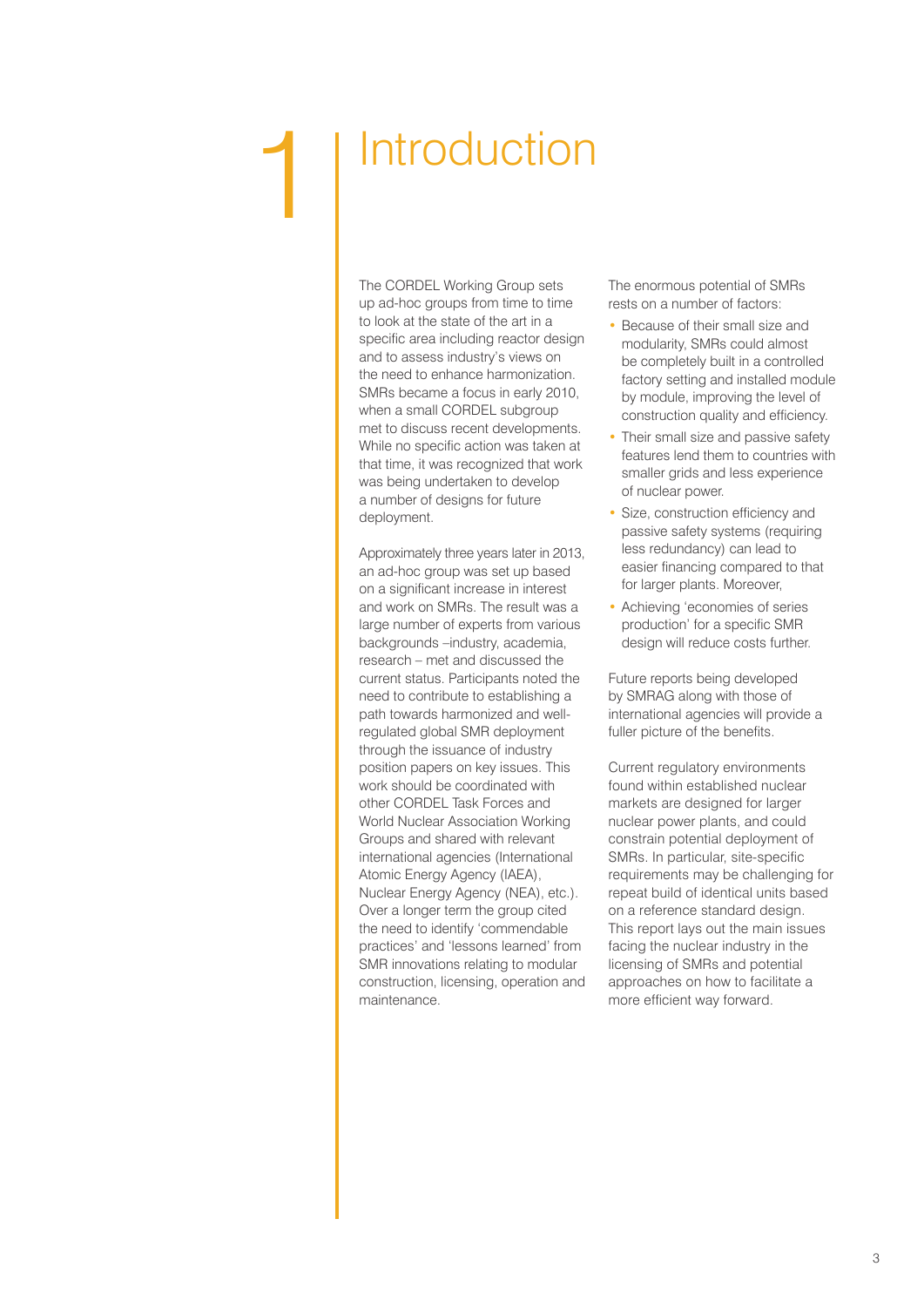## **2** | Definition

The need to have a clear consensus on what defines an SMR was identified early on as essential. SMRAG looked at various definitions established by national and international organisations and agreed on the definition below. This definition is closely based on the IAEA and the Nuclear Energy Institute (NEI) definitions and has been fully considered and debated by the group.

*Small Modular Reactors (SMRs) are defined as nuclear reactors generally 300MWe equivalent or less, designed with modular technology using module factory fabrication, pursuing economies of series production and short construction times.*

At this point, most designs certified or under development are regarded as standardized, apt for series production in factories and more practical for deployment in a greater variety of locations and niche applications than large reactors.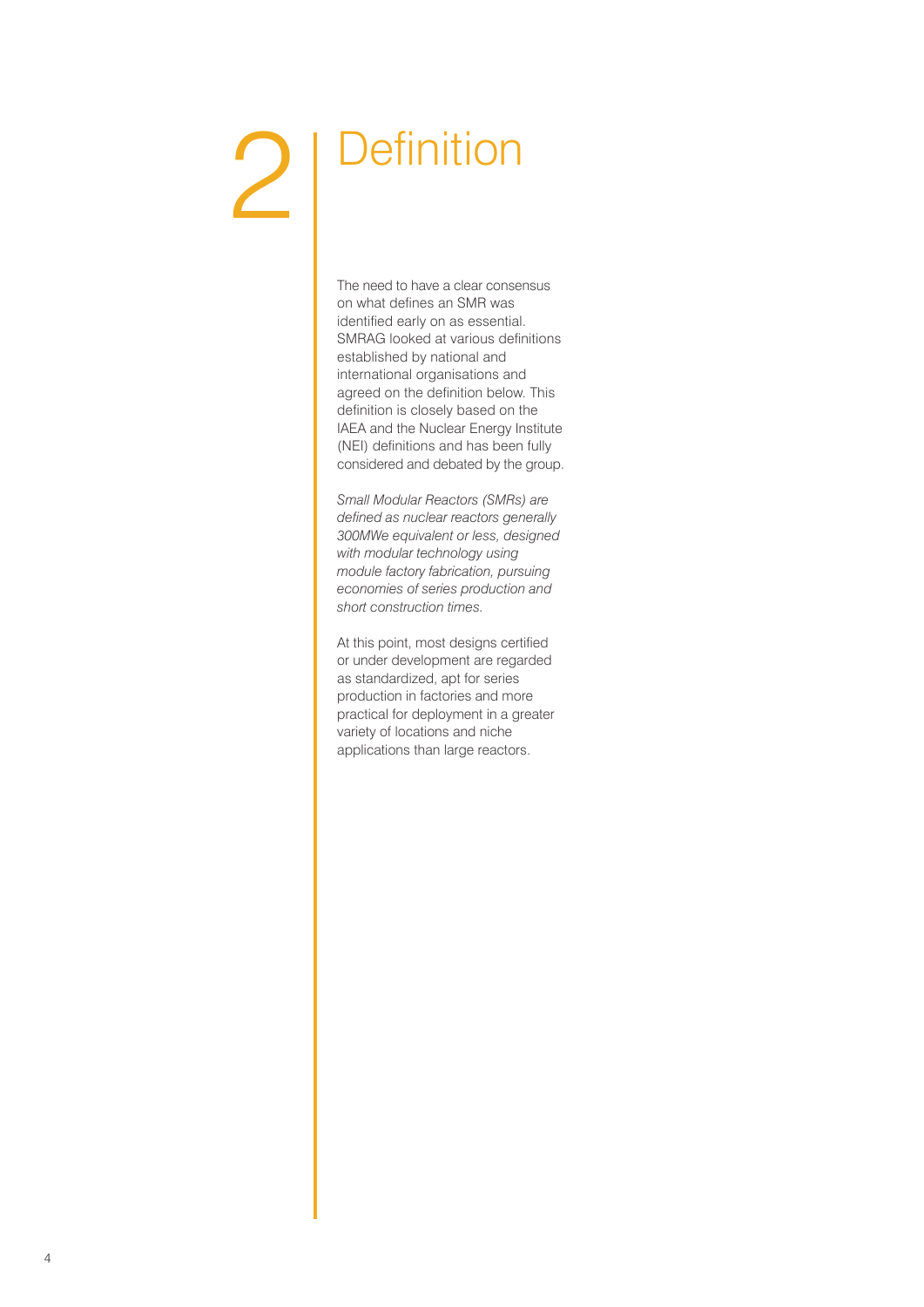### Standardized and **Internationally** Standardized Designs 3

Since its conception, CORDEL has noted the benefits of having an international standardization of reactors designs. The recently issued CORDEL report on *Design Knowledge and Design Change Management in the Operation of Nuclear Fleets* [5] defines standardization as follows:

*'The concept of standardized reactor designs does not require units to be completely identical. Rather all units that use the standardized design technology should at least share the same global architecture and the same specifications for the nuclear steam supply system design and components, and associated safety systems.'*

It is envisaged that the reactor modules and primary safety systems for an SMR design would meet this definition.

Whilst some progress in standardization of licensing and harmonization of regulatory requirements has been achieved, we are still far from

an internationally standardized approach. This means that there are still significant changes required to designs deployed in different countries in other areas of the plant, even if the physical conditions (seismic risk, water access, etc.) are comparable.

International standardization of licensing as well as harmonization of regulatory requirements has been a goal of several programmes, including those of CORDEL, MDEP (Multinational Design Evaluation Programme) and ERDA (European Reactor Design Approval). CORDEL has looked at international aviation licensing [3] as a model from which good practices can be drawn.

International design certification is a long-term goal for large NPP designs, but this does not necessarily have to be the case for SMRs. Based on their size and design characteristics, SMRs can be seen as an early opportunity for seeking multi-lateral or international regulatory approvals.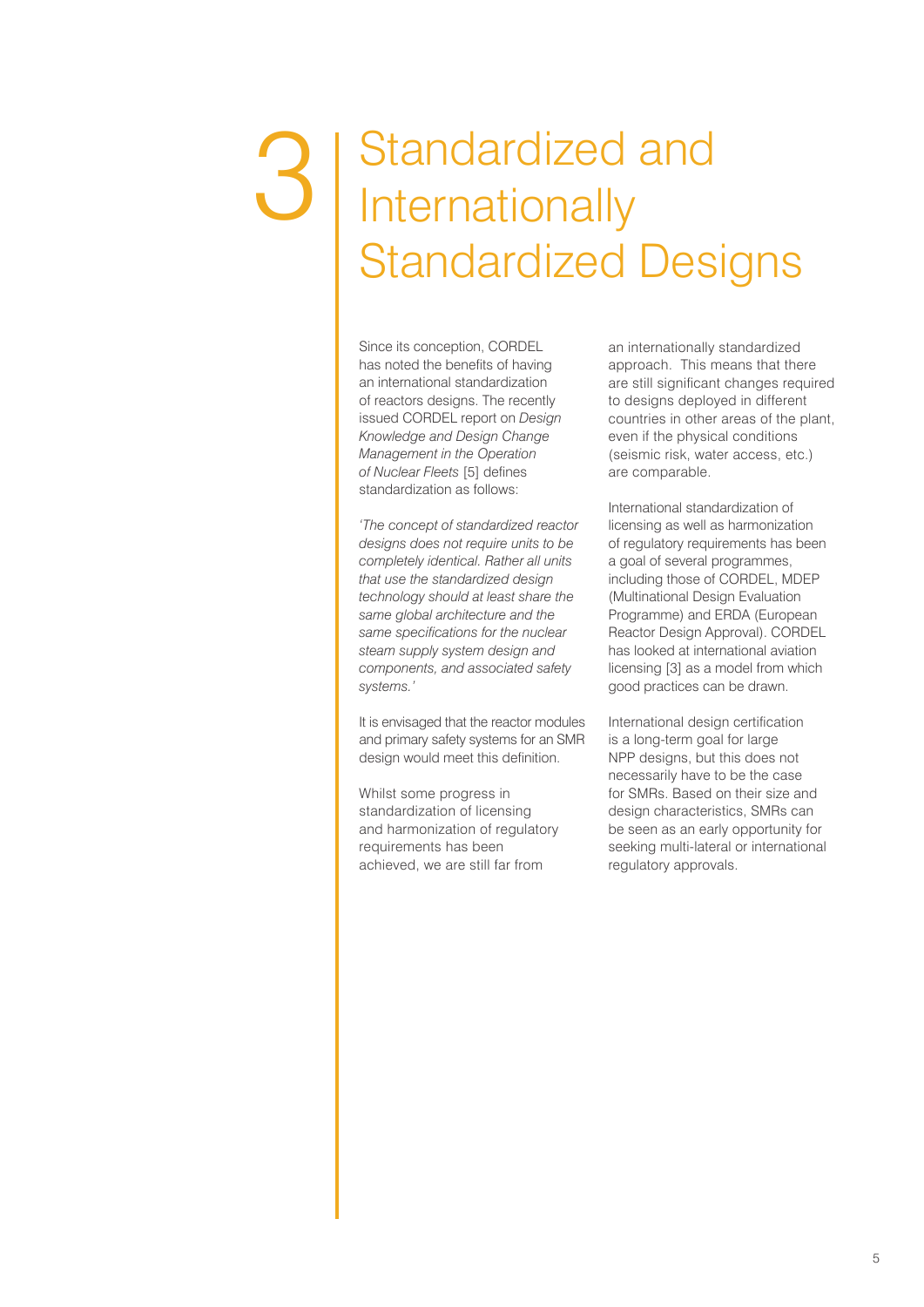### Unique Features of a Small Modular Reactor 4

In order to facilitate changes in international licensing for SMRs, it is necessary to understand the features of an SMR design. Some of these features are not unique in themselves and it is only when considered collectively that they provide an understanding of this type of reactor. They include:

- Small power and compact architecture and usually (at least for NSSS<sup>1</sup> and associated safety systems) employment of passive concepts. Therefore there is less reliance on active safety systems and additional pumps, as well as AC<sup>2</sup> power for accident mitigation.
- The compact architecture enables modularity of fabrication (infactory), which can also facilitate implementation of higher quality standards.
- Lower power leading to reduction of the source term as well as smaller radioactive inventory in a reactor (smaller reactors).
- Potential for sub-grade (underground or underwater) location of the reactor unit providing more protection from natural (*e.g.* seismic or tsunami according to the location) or man-made (*e.g.* aircraft impact) hazards.
- The modular design and small size lends itself to having multiple units on the same site.
- Lower requirement for access to cooling water – therefore suitable for remote regions and for specific applications such as mining, desalination.
- Ability to remove reactor module or in-situ decommissioning at the end of the lifetime.

Thanks to these features, SMRs can also be developed for niche applications including isolated electrical systems (islands, remote areas), district heating and chemical processes.

It is important to note that the term modular has also been applied to new large reactors. When applied to these types of reactors the reference is to modular construction of the entire power plant and not to the reactor and its integral components

These features also raise a number of questions including those related to operational staff requirements, emergency planning zone requirements (in light of reduced radioactive inventory) and other site related issues. These questions are not examined in this report.

- <sup>1</sup> NSSS: Nuclear Steam Supply System
- <sup>2</sup> AC: Alternating Current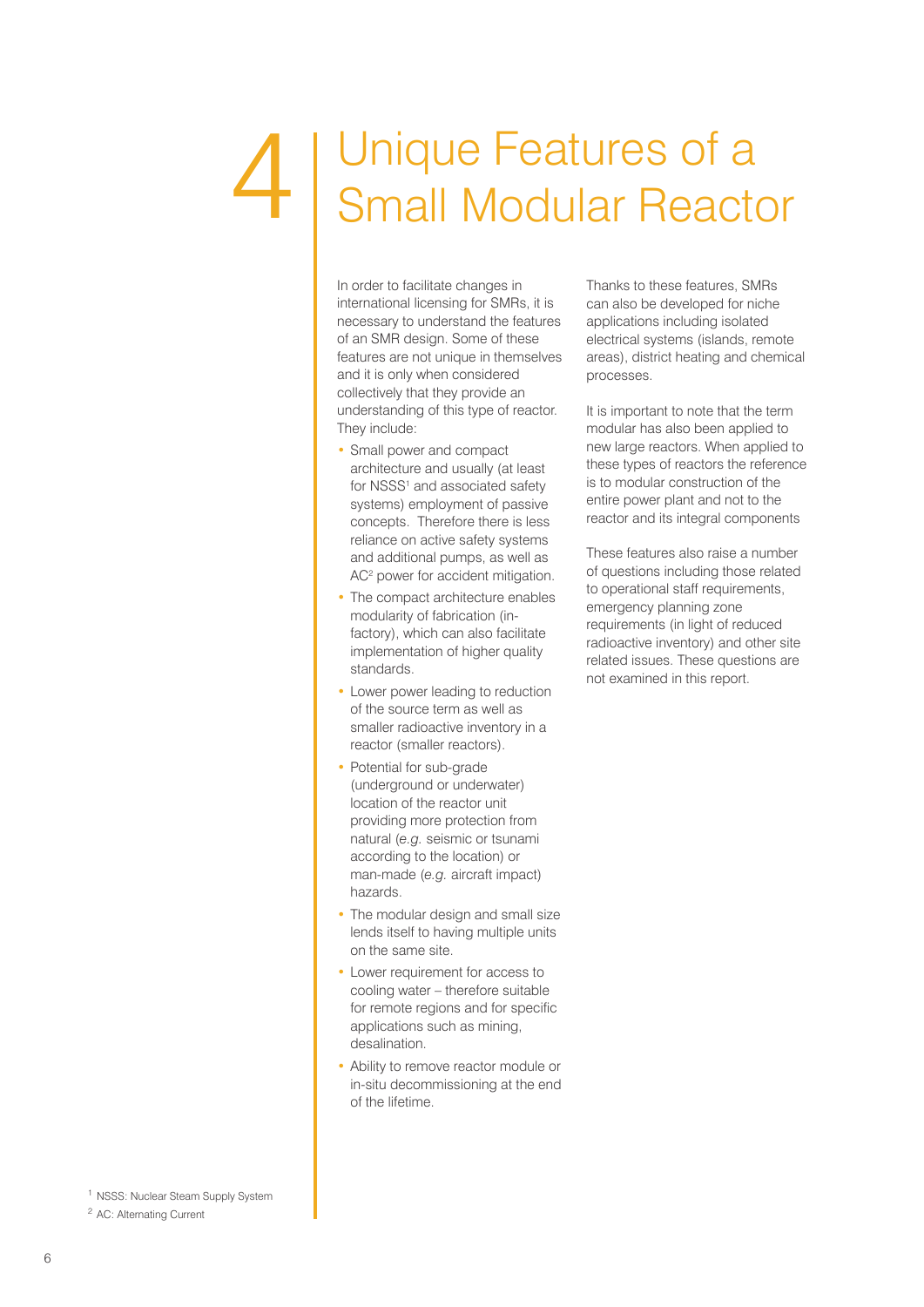## T | Current Licensing Process for New Build

The regulations and requirements that set forth the licensing process for nuclear power plants are prescribed by the national authority and derived from national laws. As laws differ from country to country so do the nuclear regulations and requirements that are used for approving a license. Amending the laws or changing nuclear regulations and requirements is a time-consuming undertaking and therefore is not something that is routinely done.

The various national systems today follow similar paths in approving nuclear power plant construction and operation. The process generally includes the following elements:

- Taking the decision to build and operate a plant;
- Selecting and approving a site;
- Certifying a reactor design;
- Assessing and approving a construction license and an operating license.

As noted in World Nuclear Association/ CORDEL paper [2], 'a reactor vendor offers one or more standard designs. Experience to date has shown that, if a standard design is to be deployed in a country (or countries) other than where it originated, it normally has to be adapted to comply with the national safety standards.' Therefore, while the elements may be similar in nature, the differences in successfully accomplishing them in several countries require expenditure of considerable resources.

The first three elements (sometimes also called pre-licensing steps) may be performed at different intervals and orders, while the last bullet may be performed as separate steps or as one combined approval (see Figure 1). The main difference between the licensing process above and that needed for a Small Modular Reactor would be the design certification step, which for an SMR would be applied to the reactor module and primary safety system.



CL: construction licence

OL: operating licence

COL: combined construction and operating licence

RHP: regulatory hold point (consent, permit, ITAAC....)

PSAR: preliminary safety analysis report

FSAR: final safety analysis report

*Figure 1: Major Licensing Steps for Nuclear Power Plants [1]*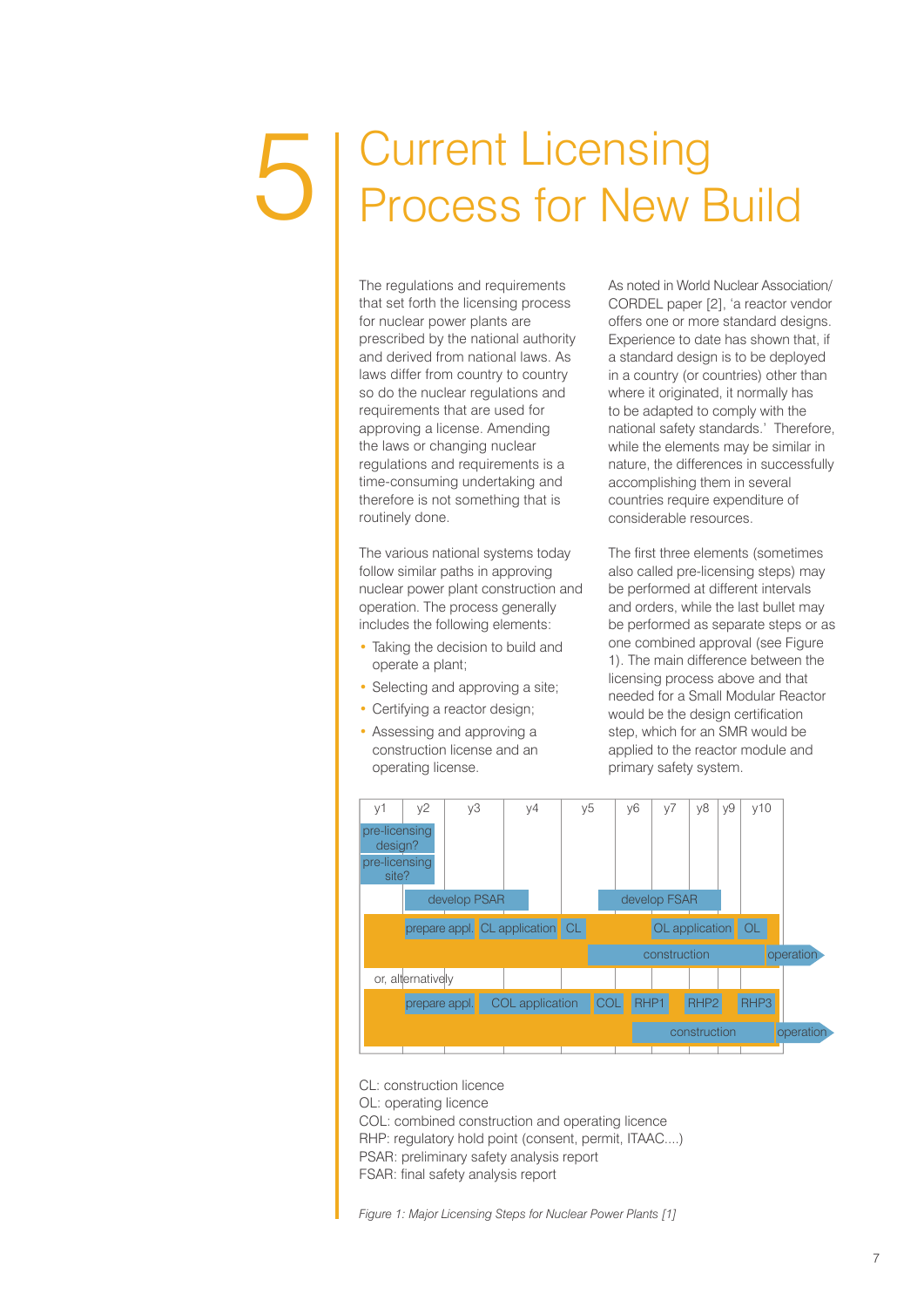# Optimizing the SMR 6 Licensing Process

#### 6.1. Optimization

The modular fabrication of reactor modules for SMRs, along with the fact that units will be identical in design and built in series enables the application of a more efficient licensing process. Accordingly, once the initial licensing process has been performed, the regulator could use the assessments to eliminate overlapping and repetition.

The process described in this report adapts suitable steps from different licensing processes, as well as using selected elements from other industry licensing processes (aviation and railway industries).

This type of process could be easily adopted in newcomer countries, however, a case-by-case study would be required to determine the feasibility of using it in existing nuclear countries.

Existing countries would also have to assess the suitability of current laws and changes required to the current regulatory framework. Major changes required for either of these could pose a significant challenge. A suggestion for such an adaptable schema, using Finland as a case study, can be found in Appendix 1.

The success of such an approach, *i.e*. achieving an internationally transferable reactor module design certification, would lead to the ability to simplify the construction and operation of multiple, identical SMRs on the same site by eliminating the need to review and approve each reactor module separately. However, it would still be necessary to assess other requirements such as multiple operation of reactors using common facilities, commoncause failure modes, site approval, emergency preparedness, security, etc./or revise the existing licenses (such as site approval).

#### 6.2. SMR Licensing Process Step-by-Step

In order to determine the feasibility and applicability of implementing this new approach to SMR licensing, the following sections provide a closer look at each of the major steps:

#### Decision in Principle

Some countries require that an upfront 'political licence' or 'decision in principle' be made in order to proceed with a nuclear project. This decision is not a license to construct or operate, but is a governmental ruling which, in effect, allows work (non-safety related) to be started. This kind of decision was noted in the CORDEL Licensing Report [1].

While this requirement is not universal in fact few countries formally implement it – it is seen as very beneficial especially in that it serves to reduce political risk during the later stages of a project. This approach would work the same way for SMRs as it does for current nuclear power plants.

#### Site Approval

The site approval process would be similar to that used for current nuclear power plants. For example, the Early Site Permit in the USA could also be well suited to SMR licensing. It can also be applied separately from other licensing steps.

More specific to the SMR case would be the need to consider how (or if) the unique features of an SMR would impact the site selection. For example would the smaller output, lower source material, sub-grade installation, etc., affect the size of the site, environmental impact or the emergency planning?

There could be a need for many new sites and some of these sites may be close to cities, thus the influence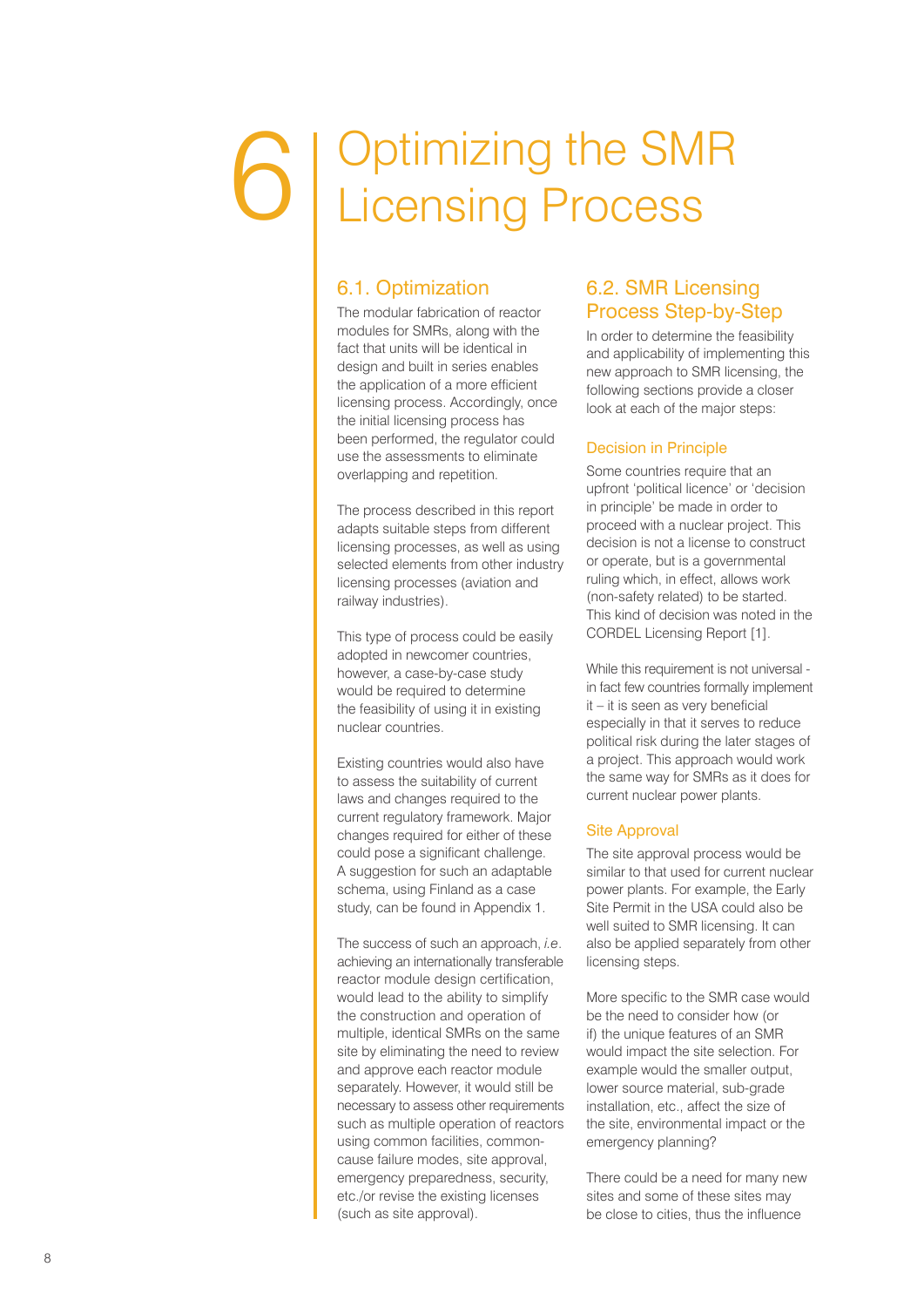of public acceptance should not be underestimated.

#### The Module Design Certification

A Design Certificate in the SMR case would be the certification of the detailed design of the SMR reactor module, including the primary safety systems (Module Design Certification). Each module is assumed to have an independent safety system, in other words from a safety point of view it would not be dependent on the other parts of the plant. It should be noted that there are technical features to be discussed, such as common main control room for multiple reactor modules; however, it is assumed that these features do not affect the proposed licensing process. The module and its safety systems would be standardized during the design phase and the site envelope would be assumed to be suited to most sites. Once certified, the module's design, including the primary safety systems, would not need to be reviewed again as a single module during any specific NPP licensing process.

The Module Design Certification is the part of the licensing process that could be internationally valid or transferable from the country of origin to other countries if the licensing requirements of the module and its safety systems do not differ in practice from one country to another.

With this approach, a module would only need to be certified once. Based on the fabrication of identical modules, the same licence application would be reviewed to verify there are no changes in the design. Therefore, in the case of multiple modules, an SMR plant would only need to go through the module licensing process once.

One potential disadvantage in this approach is the management of design changes over the lifetime of the unit. These would need to be planned as part of the formal change management process. This especially would apply if an operator intended to build a series of reactors in the same plant over a period of time when the changes may occur.

The inherent advantage, especially for newcomer countries, is the separation of the site approval from the design certification. This approach would provide the operator with a less burdensome approval process before deciding on a final technology. Moreover, by obtaining a Module Design Certification that is transferrable to other countries, the approval process in the host country would already be optimized and, hopefully, provide a more costeffective means of deployment.

#### Master Facility Licence

For the purposes of this report, a Master Facility License is defined as a legal document issued by the regulatory body granting authorization to perform specified activities related to a facility or activity. In this case facility refers to the complete nuclear power plant including one or any number of combined small modular reactors.

A Master Facility Licence would have a number of beneficial features specifically related to SMR licensing. Modifications that only relate to a reactor module, could be designated as such, and therefore could be reviewed as part of the design certification (or design change management programme). Changes under the Master Facility Licence would then concentrate on safety issues that are common to the whole project (*e.g*. external hazards and common cause failures).

This approach would lead to a more straightforward licensing process. Additionally the project-specific part (Master Facility Licence) would be minimized to reduce repetition in the licensing process. A Master Facility Licence would facilitate approval for operation when approved.



*Figure 2: Possible Elements of a Modular Licensing Process for SMRs (Söderholm, K. 2013)*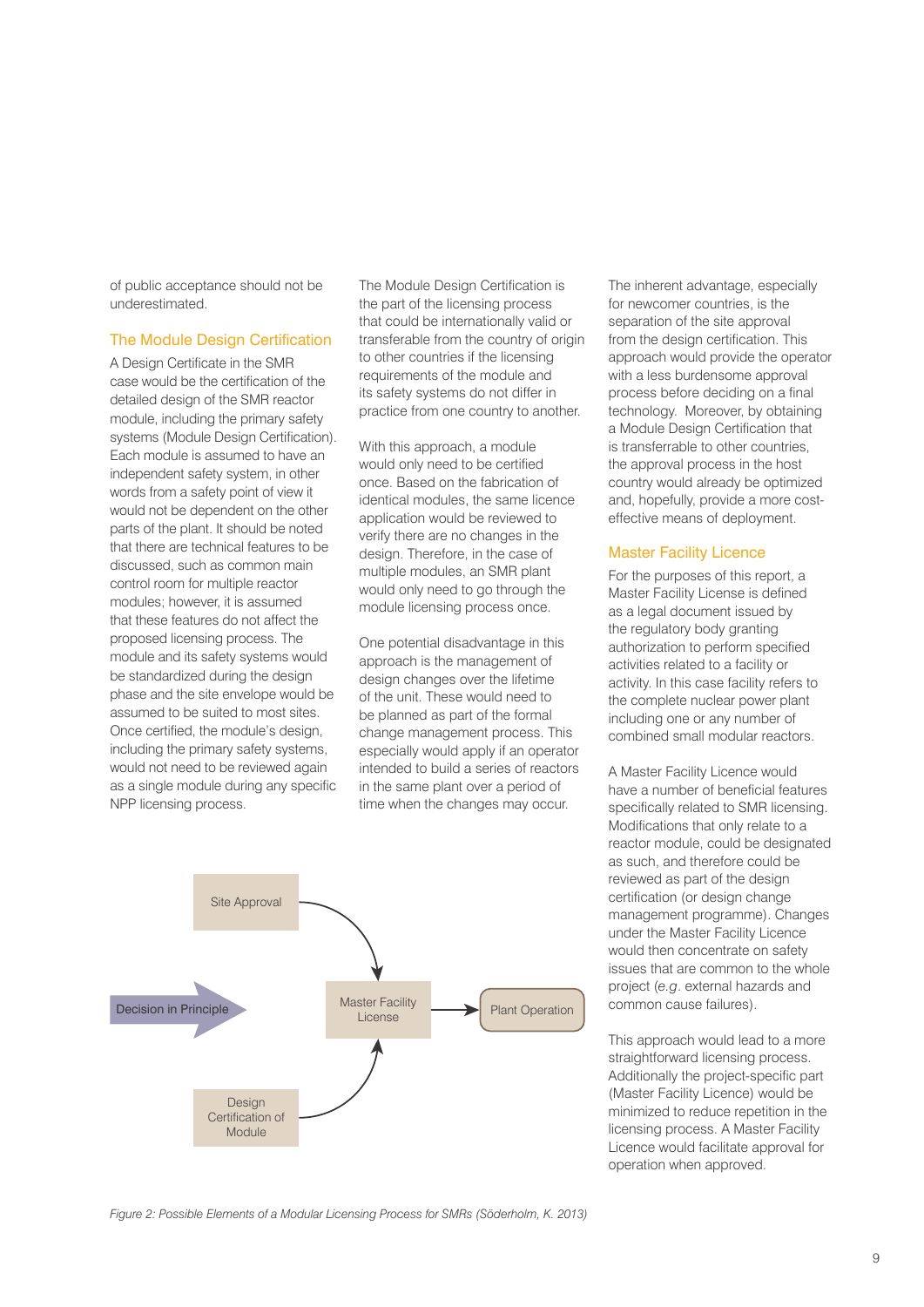# 7

## Associated Issues

#### 7.1. Factory Fabrication

Series fabrication of (identical) reactor modules may be performed in different ways, including:

- At a factory location in one country for installation in that country or another country,
- At several factory locations in a country for installation in that country or another country,
- At several factory locations in a different country for installation in that country or another country,
- At several factory locations in different countries for installation in different countries

This could require establishing an in-factory certification process which would be recognized at an international level by national safety authorities without additional significant investigation (similar to the certification process of aircraft industry as of today).

#### 7.2. Regulatory Philosophy

Nuclear licensing is a process that demonstrates compliance with applicable requirements, mainly including, but not limited to, nuclear safety and security. Licensing processes vary between different countries. As discussed in WNA Licensing Report [1], this is primarily based on the country's legislation.

There are two main approaches to licencing plants: prescriptive versus goal- setting/performance-based. The prescriptive approach sets very detailed regulatory requirements that a nuclear facility and operator must meet to be licensed. The goal-setting approach sets out a safety target usually in risk terms. In this approach, the licensee must show that the design and operation achieves the set target. The level of safety is reviewed and ensured via a safety analysis or

safety case, which demonstrates the safety features in a limiting event.

As pointed out in a previous Report (Raetzke/Goodman 2013 – Reference 13-2-5) the goal-setting approach could make the licensing process more adjustable to take account of different SMR features, such as passive systems.

#### 7.3. Compliance with Design Extension Conditions (DEC)

International nuclear organizations, such as the IAEA, have revised their safety standards and guides in response to the lessons learnt from the Fukushima Daiichi accident and other incidents reported throughout the history of nuclear power. Safety requirements have been updated considering *e.g*. multiple (internal and external) hazards, prolonged power blackouts, availability of cooling water, cooling of spent fuel and protection of sites with multiple reactors.

Design Extension Conditions (DEC) have also gained more focus after the Fukushima Daiichi accident. DECs are to be considered in design, site evaluation, operation, etc. to cater for multiple hazard and multiple failure conditions. This DEC evaluation is closely combined with the Defence in Depth approach. The overall safety evaluation for SMRs needs detailed study and discussion regarding how the current safety requirements are to be interpreted, or if new safety standards are needed.

#### 7.4. Codes and Standards Convergence

Current differences in requirements include:

- Mechanical design codes
- Personnel and procedure qualification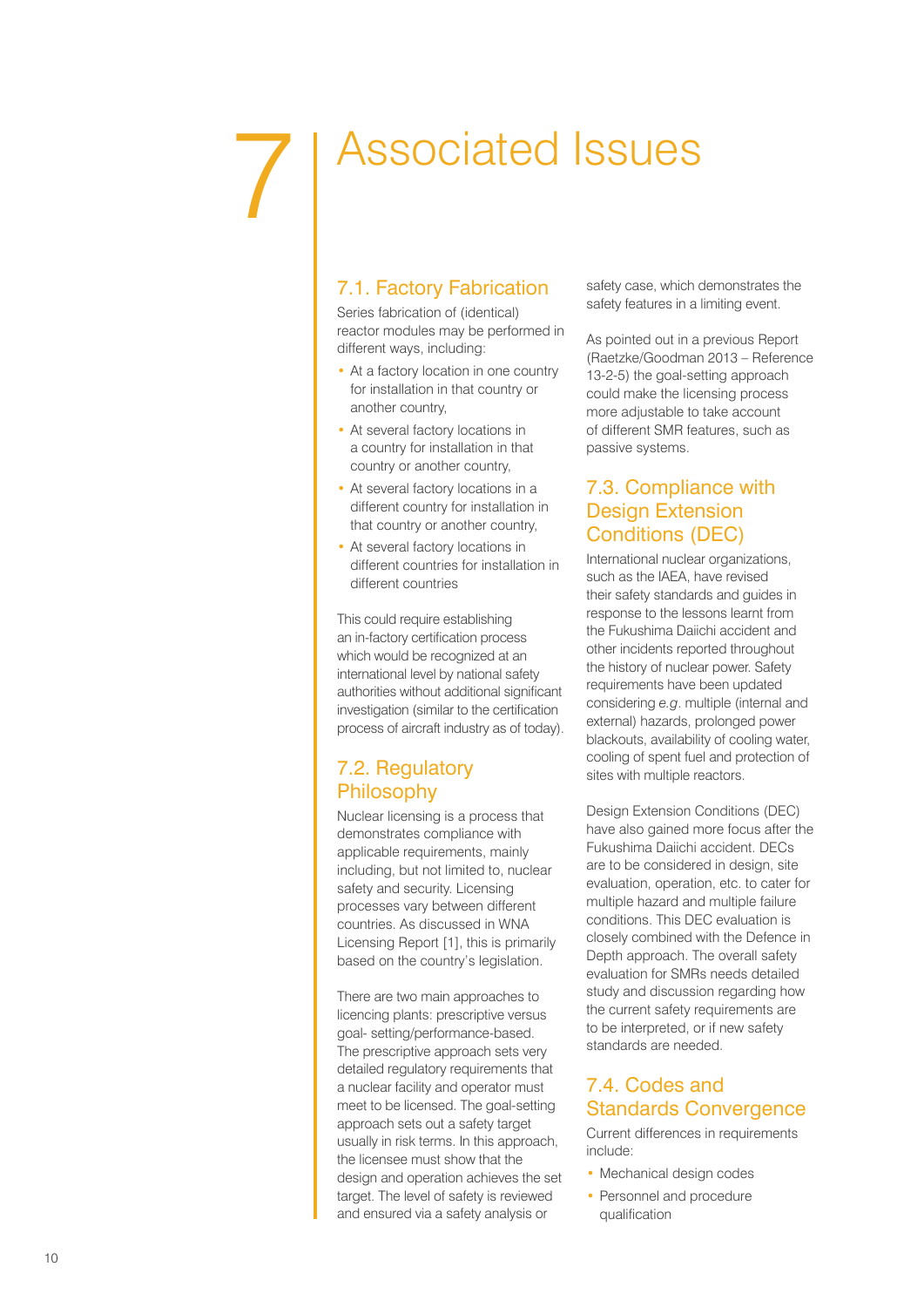- Materials & analysis requirements
- QA requirements

Manufacturers of large components for power plants throughout the world are used to meeting different regulatory regimes and code requirements. Manufacturers have developed a good understanding of the different codes in order to do so; their personnel are certified according to a range of certification schemes; and specific procedures are adapted for the intended regulatory regime. Similar approaches could be used in the factories manufacturing reactor core modules for SMRs although this would make the economics of implementing this technology challenging. In addition, designs should be able to meet a wide range of regulatory requirements.

#### 7.5. Design Change Management

Since design change management (DCM) will be an important factor in SMR licensing, this should be planned in the early phase of the licensing preparation and handled according to a developed knowledge management process, using a systems engineering approach. It should be noted that if a number of reactors are planned to be built over a phased programme, this DCM provision should be included at the start of the process.

Vendors also have an important role in keeping their designs up to high standards of safety and security and therefore should act as advisors to operators. The type of fleet management as exercised in the aero-industry by companies such as Boeing and Airbus could provide a model. Further discussion is required in a number of areas relating to DCM

- of SMRs, notably:<br>- What should be the authority or responsibility of a vendor or manufacturer for managing the changes to a design brought about by technological improvements?
- Could a manufacturing site be licensed in order to exercise component control?

Regarding the change management process for the Module Design Certification itself, the introduction of a periodic review process (*e.g*. every five years) could ensure that operators have the knowledge to update existing plants and to be a knowledgeable customer for a new plant.

#### 7.6. Intellectual Property and Technology Transfer

The adequate protection of vendor and supplier intellectual property would be challenging in the approach being proposed, since openness of the design information would be the cornerstone of international acceptability.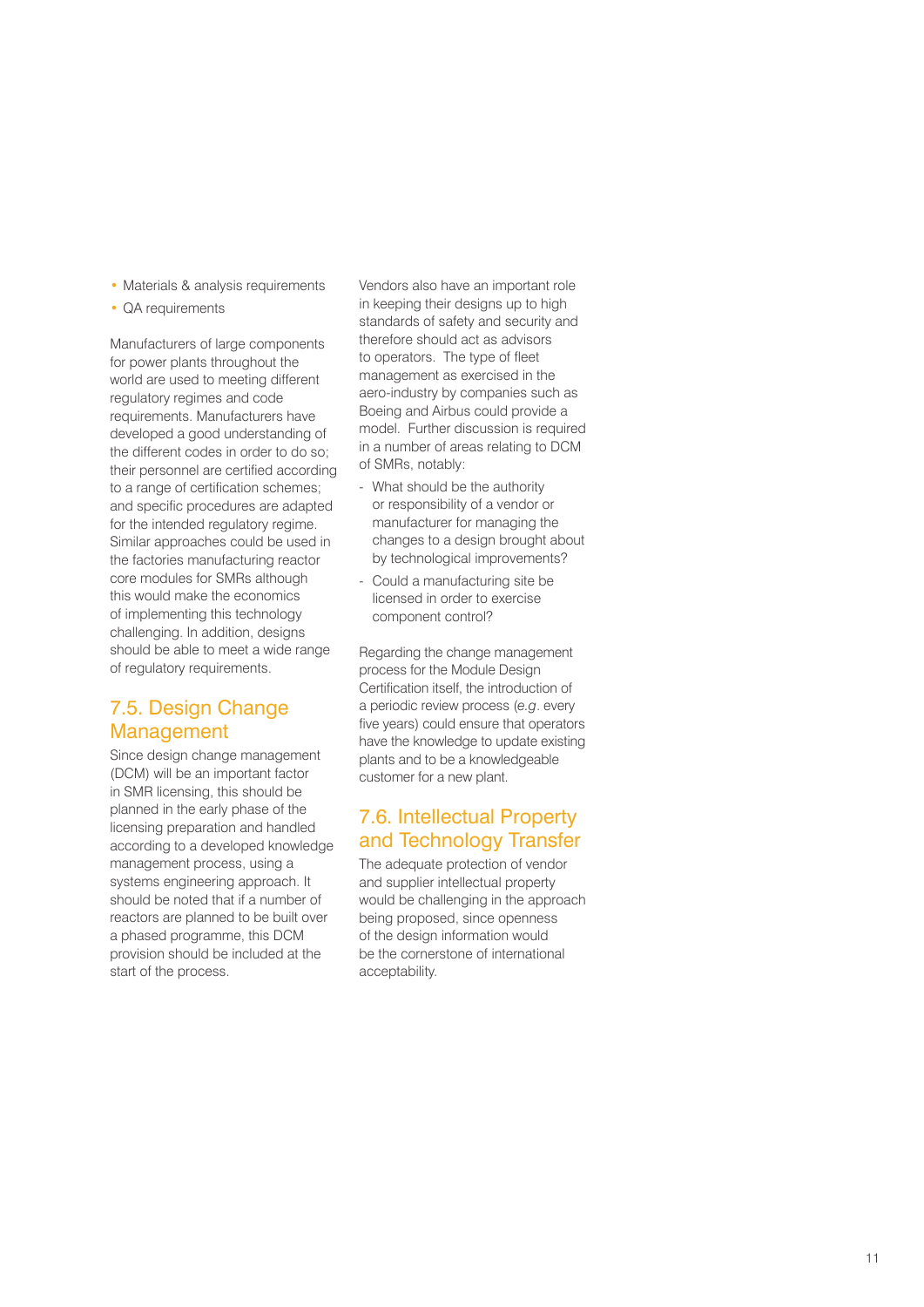## Key Challenges

Current licensing regimes do not allow for the cost-efficient deployment of SMRs. If international standardization could be achieved via the CORDEL stepwise integrated approach as described in the 2010 CORDEL report on International Standardization [2], deployment of SMRs would be greatly facilitated. Some of the main challenges to achieving this are outlined in the following subsections.

#### 8.1. Large Versus Small

One of the key challenges mentioned in any debate is size. SMRs, as defined in this report, are 300MWe equivalent or less, while some of the new reactors being built today can produce over 1600 MWe (net).

The challenges for licensing of SMRs are not only confined to the difference in power, they involve some of the design features (modularity, reactor / safety system integration, sub-grade installation etc.). Moreover, whereas large reactors have been built in some multi-unit installations of 4 or 6 reactors, SMRs may be built in clusters of 10 or more.

The proposed approach in this report would minimize the licensing risk and allow SMRs to be licensed as standard designs in many countries. The proposed approach is centred on limiting the scope of the design certification, and separating it from site-specific approvals and operational requirements, thereby allowing for a feasible reduction in the existing differences between countries' licensing practices.

#### 8.2. Regulatory **Challenges**

The CORDEL Licensing report [1] states, 'The main issue here, regardless of whether a project is in a mature or emergent market, is establishing an adequate regulatory infrastructure with a licensing process which is hoped to be less complicated than for larger reactors.' The report also provides the following broad categories for regulatory programmes:

- Countries with large mature nuclear programmes and market-driven projects.
- Countries with large (often emerging) nuclear programmes and state-driven projects.
- Countries with small mature nuclear programmes.
- Countries with emergent nuclear programmes.

The question emerges as to how countries at differing levels of nuclear regulatory infrastructure can benefit from SMR deployment. An effective international certification scheme should allow for newcomer countries to take effective steps towards building regulatory competence and capacity whilst allowing mature countries to improve their regulatory effectiveness. The CORDEL approach of sharing design assessments to international design certification supports the development of SMRs in newcomer countries by permitting regulators to utilize the state of the art in regulatory practice as well as benefitting from efficiencies. Accordingly, costs would be minimized and safety enhanced through sharing.

#### 8.3. Other Challenges

While this report has focused on technical issues such as design and site selection, other challenges exist and will become prominent as discussions on application and deployment increase in the future. These include, but are not limited to, the following:

• Cross border co-operation: Do SMRs provide a better opportunity for crossborder cooperation by regulators?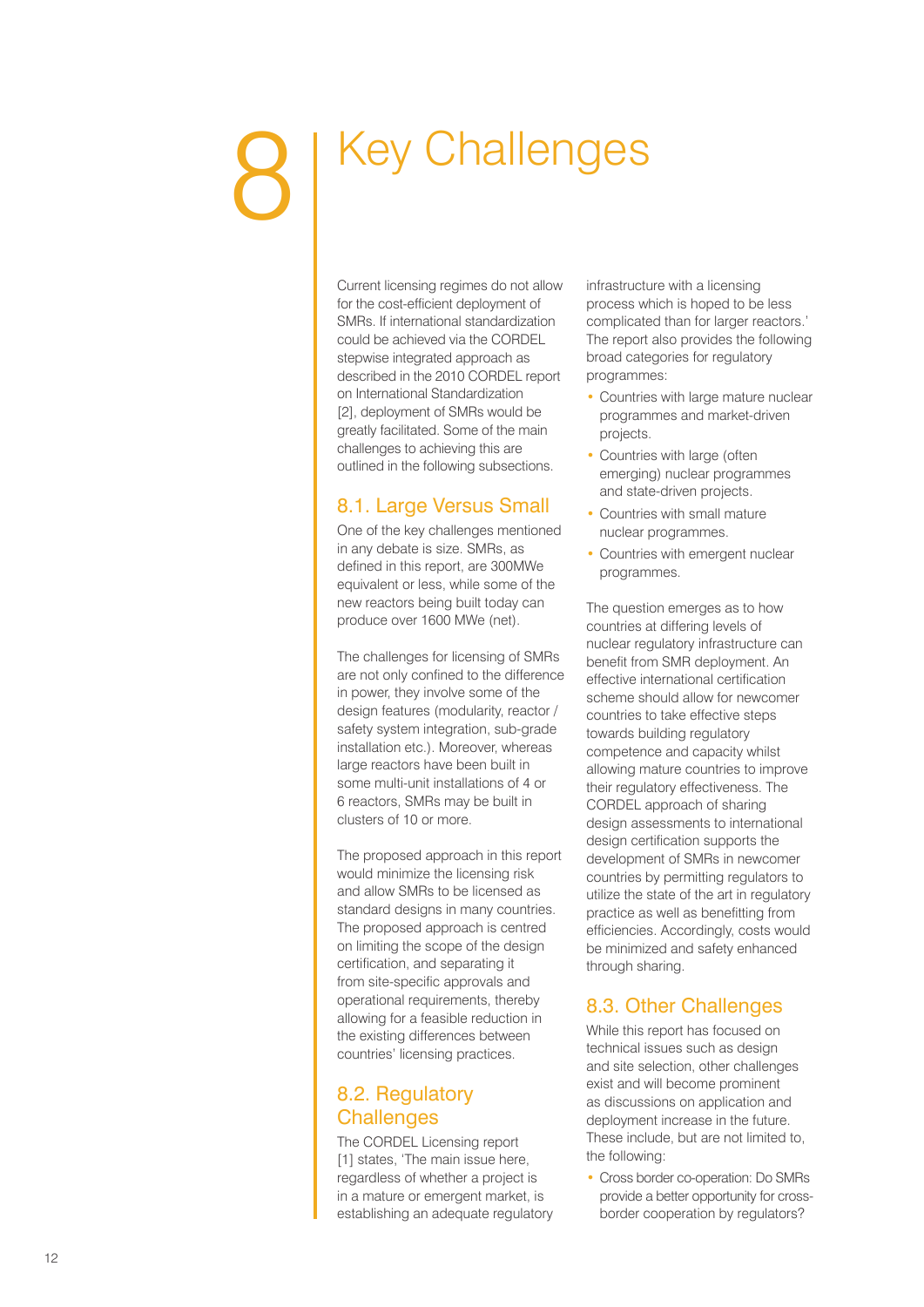- Nuclear Liability: Are the current liability regimes fit for purpose when considering factory production of modules?
- Export / Import Issues: Investigation of issues related to export controls, especially under a licensing regime where design and safety cases have to be exported.
- Implementing the lessons learned of Fukushima and other operating experience.
- Operators / Training: Discussions have noted the potential for reactor operators overseeing the operation of multiple units at the same time. This presents a new issue for licensing operators.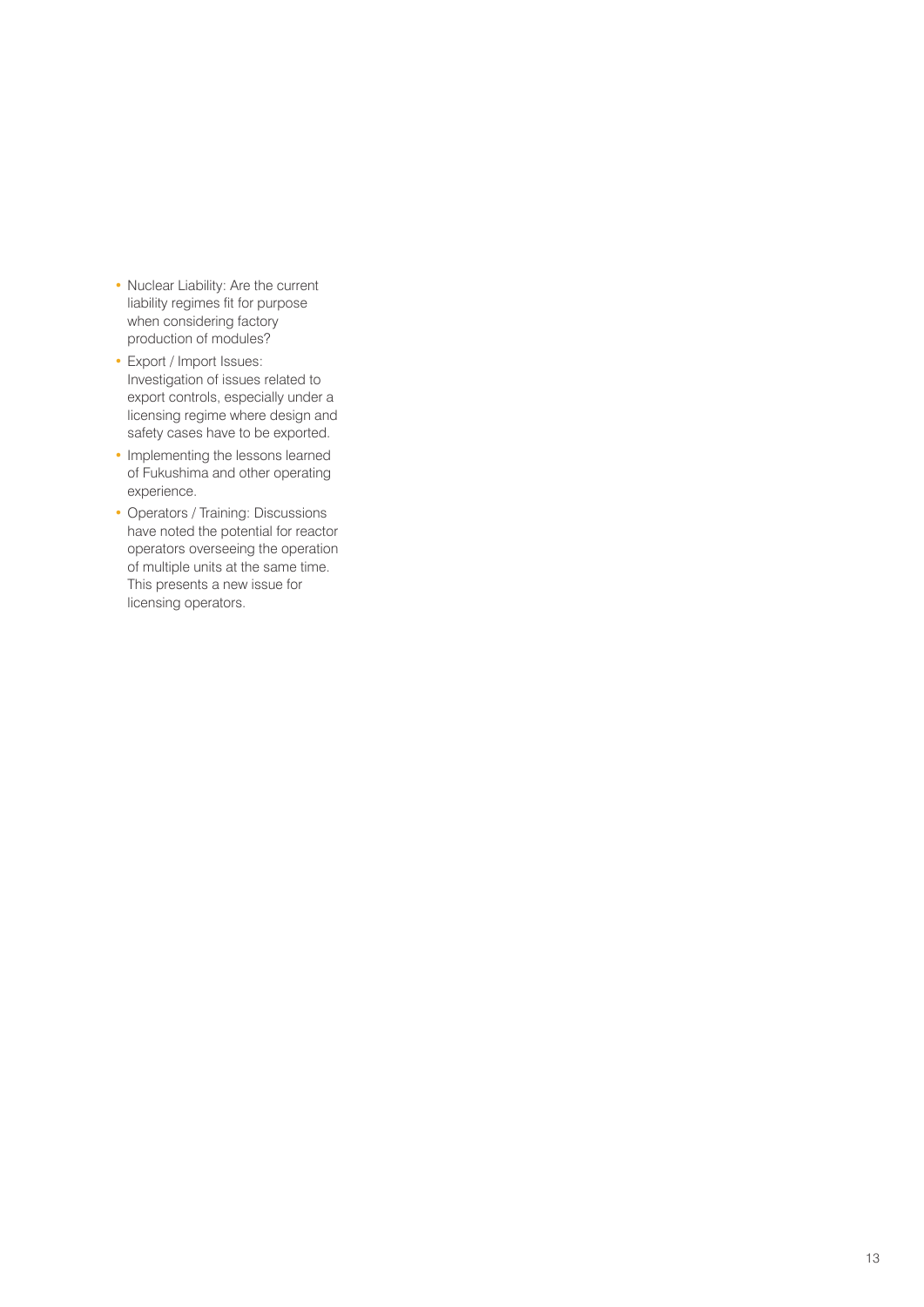## Summary

Small modular reactors represent the extension of early design knowledge of reactors into modern technology. In the early history of nuclear power, most reactors constructed were well under the size being looked at in today's SMRs. The introduction of modern technology and modular techniques has led to the potential for deployment of these new designs.

Following a brief overview, the report defines an SMR and then describes its attributes and unique features. This is followed by a discussion on the current licensing process and how a new approach could be implemented for SMRs. The report also provides a look at associated issues, and discusses some of the challenges that will be faced in constructing and operating these plants.

The main recommendation is that a new approach to licensing is justified given the design characteristics of an SMR. This would include adopting a pre-licensing step and then compartmentalizing the licensing process between the site approval, design certification of the reactor module and a master facility license. This 'breaking down' of the SMR licensing process into sufficiently independent 'modules' is a key factor in adapting the license assessment to the technology and would facilitate the deployment of SMRs.

Because of their technology features, it will be possible to have an equivalent standard design certificate that is

replicable for standardized module designs. The application of an international standard certificate or at least European standard certificate has been mentioned in different studies over the years [1], and [5], but it has been found to be an almost impossible goal to achieve. Another approach, validating the design certificate from one country to another, has also been proposed by European Reactor Design Approval [6] considering licensing process development for large NPPs in Europe, but never taken forward to date.

This paper contends that, based on their size and design characteristics, SMRs can be seen as an early opportunity for seeking international regulatory approval, and if there is willingness amongst the relevant parties to accept a new process, there is a valid way forward.

An appendix has been included providing suggestions for an adaptable SMR licensing process using Finland as a case study.

As previously noted, it is not the intention of this report to provide detailed analysis of the issues involved in constructing and operating SMRs. Instead, the objective has been to lay out the main issues facing operators in the licensing of SMRs and some potential approaches for facilitating a more efficient way forward. The detailed analysis will be covered in subsequent tasks performed by the group.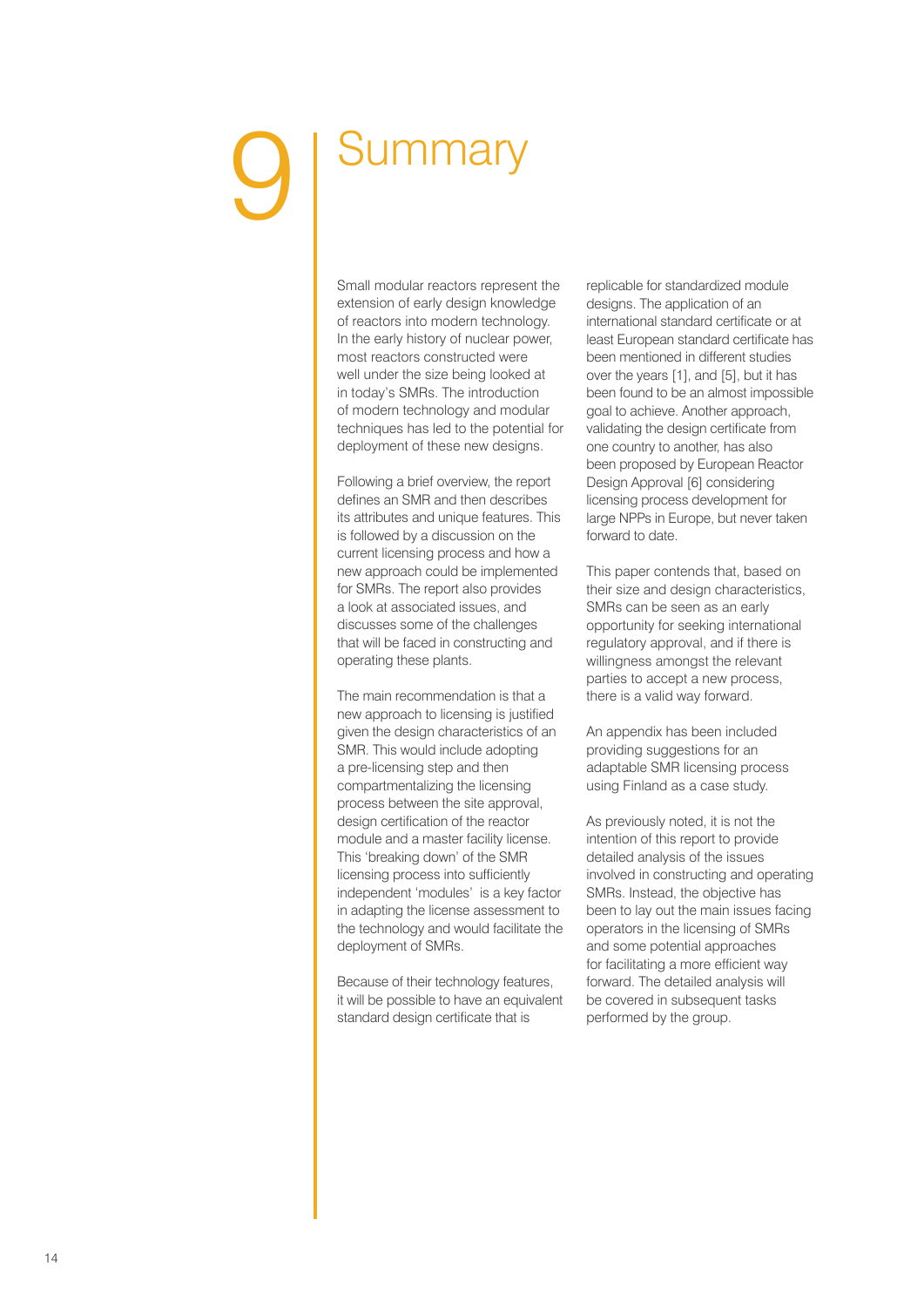### **References**

#### World Nuclear Association Reports

- [1] Licensing and Project Development of New Nuclear Plants, 2013.
- [2] International Standardization of Nuclear Reactor Designs, 2010.
- [3] Aviation Licensing and Lifetime Management What Can Nuclear Learn?, 2013.
- [4] Certification of NDE Personnel Harmonization of International Code Requirements, 2014
- [5] Design Knowledge and Design Change Management in the Operation of Nuclear Fleets, 2015.
- [6] European Reactor Design Approval (ERDA), 2011, 'Roadmap towards European Licensing and Project Development of New Nuclear Plants', 2013.

#### Additional Reference Material

- [7] Canadian Nuclear Safety Commission, Canadian National Report for the Convention on Nuclear Safety - Sixth Report, 2013, ISBN 978-1-100-22611-8
- [8] 'Reactor Design Approval', Core Group, WG Risks/WG Opportunity, Presented at: European Nuclear Energy Forum, Bratislava, Prague, 12/2011
- [9] Pitblado, R., 2011, 'Will the US warm up to the safety case approach?', DNV Managing risk, Available at: http://www.dnv.com/industry/maritime/ publicationsanddownloads/publications/offshoreupdate/2011/01\_2011/ willtheuswarmuptothesafetycaseapproach.asp
- [10] Raetzke, C., and Goodman, D., 2013, 'SMR Licensing looking to the skies', Nuclear Future vol.9, issue 6.
- [11] STUK, 2010, 'Finnish report on nuclear safety Finnish 5th national report as referred to in Article 5 of the Convention on Nuclear Safety' , STUK-B 120, ISBN 978-952-478-563-1 (print) Yliopistopaino, Helsinki/Finland 2010, ISBN 978-952-478-564-8 (pdf), ISSN 0781-1713
- [12] Söderholm, K., 2013, 'Licensing Model Development for Small Modular Reactors (SMRs) - Focusing on the Finnish Regulatory Framework, PhD Dissertation, ISBN 978-952-265-451-9, ISBN 978-952-265-452-6 (PDF), ISSN-L 1456-4491, ISSN 1456-4491
- [13] U.S.NRC, 2009, 'Guidance for ITAAC Closure Under 10 CFR PART 52', Revision 0, October 2009, 10 CFR52 NRC Regulator's Guide 1.215
- [14] WNA (World Nuclear Association), 2015, 'Small Nuclear Power Reactors', Updated August 2015, Available at www.world-nuclear.org/info/inf33.html
- [15] Zotov, D., 2007, 'Safety Cases: Beyond Safety Management' , Available at: http://asasi.org/papers/2007/Moving\_From\_SMS\_to\_Safety\_Case\_ Dmitri\_Zotov\_PPT.pdf
- [16] ASME Standards Technology, LLC, 2012, 'Code Comparison Report for Class 1 Nuclear Power Plant Components', STP-NU-05101, prepared for MDEP Codes & Standards Working Group.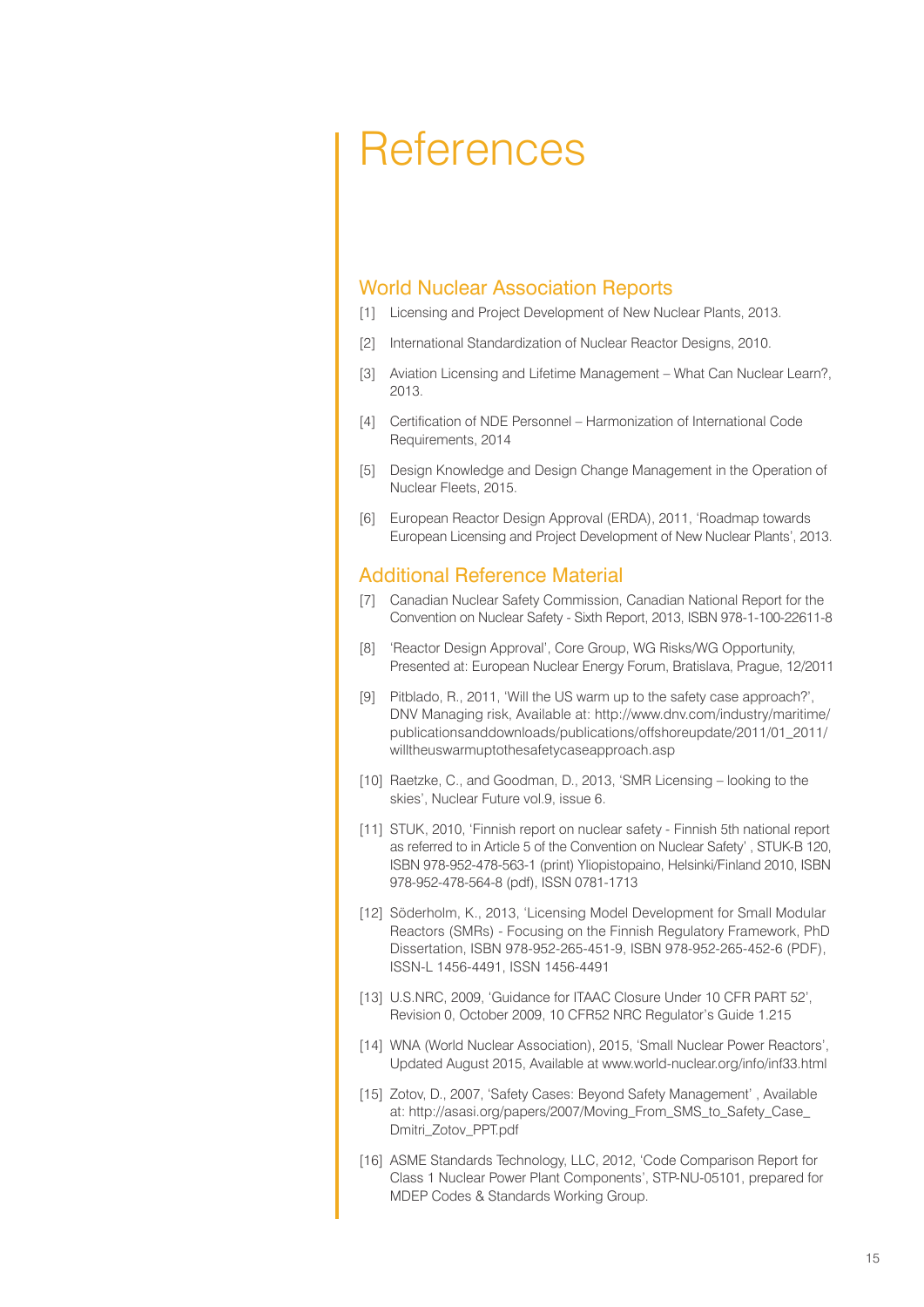## Appendix | Case study: Adaptation of SMR Model Licensing to the Finnish Regulatory Framework

The following is an adaptation of the proposed licensing process into the Finnish regulatory framework. The current Finnish licensing process is built to suit the current licensing framework for large NPP new build projects.

The Finnish licensing uses a two-step-licensing process with Construction Licence (CL), and Operating Licence (OL), with the unique political step in the beginning of the licensing (Decision in Principle) (STUK, 2010). The main modification to be brought in the current Finnish licensing regime would be the adoption of an additional step: *i.e*. the Design Certification of Module (DCM). Such an addition would introduce significant benefits with minimum modification to the entire process. This would change the content of the CL, which could then concentrate on safety issues that are common to the whole plant (*e.g*. external hazards and common cause failures). The idea of the proposed approach is to minimize repetition in the licensing process.

In the Finnish case, modular licensing could be adapted within the current nuclear legislation (Söderholm K., 2013).

With this approach the current licensing process would not necessarily change for large NPPs, but SMRs could use the new approach including DCM to replace part of the CL work.

As the modular licensing process is a general licensing model, it could be adapted in different regulatory frameworks as suitable. The presented modular licensing model could be directly adopted in new nuclear countries. For existing nuclear countries, a case-by-case study would be needed to ascertain whether the main benefits of modular licensing could be introduced without undue changes to the existing regulatory framework.



*Figure 1: New, proposed licensing process for SMR licensing in Finland (Söderholm K., 2013)*